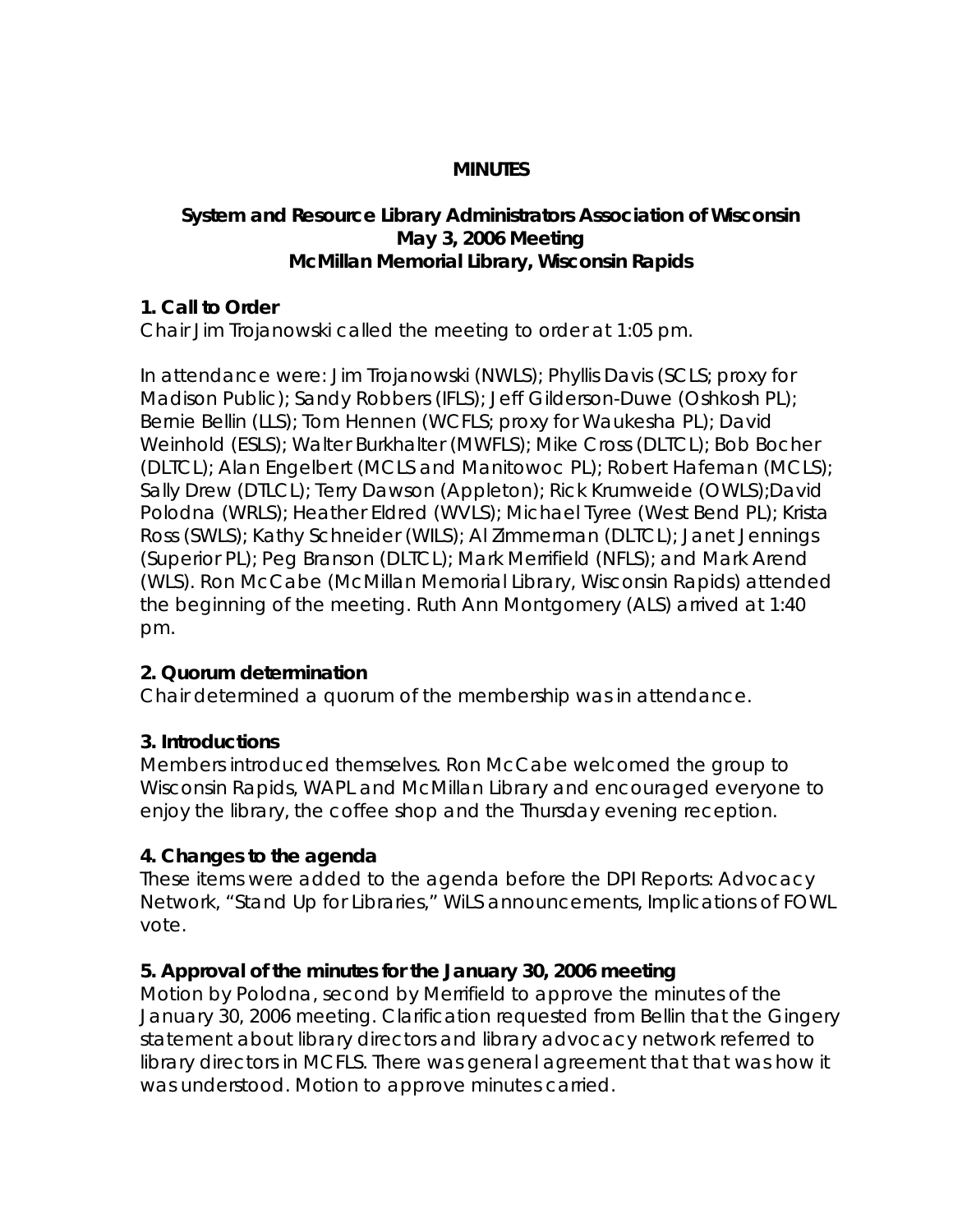### **6. Treasurer's report**

Polodna distributed a report and said we are where we expected to be. Motion by Eldred, second by Bellin to approve the Treasurer's report; carried.

### **7. ALA National Legislative Day**

Weinhold reported that seven citizens representing Wisconsin Libraries visited with the aides of the eight Representatives and the two Senators of Wisconsin. The seven: Jessica MacPhail, Racine PL; Robert Hafeman, Manitowoc Calumet Library System; David Weinhold, Wisconsin Library Association; Francis Cherney, South Central Library System Trustee; Vonna Pitel, retired Cedarburg School Media Director; Mary Lou Zuege, retired Menomonee Falls School Media Director, and Richard Grobschmidt, DLTCL Assistant Superintendent.

### The issues presented were:

Support of President's request for LSTA funding at \$220.8 million. Restore the \$2.5 million for the Environmental Protection Agency libraries. Support legislation to exempt e-rate for the Anti-Deficiency Act requirements. Support legislation which would assure equal access to the Internet for any and all content providers (net neutrality).

Support legislation that would allow fair use of works without reasonably attainable copyright clearance (orphan works).

Preserve fair use of news and public affairs programming by digital television providers and fair use of digital works that are technologically locked. Support legislation that would improve Freedom of Information requests and replies.

Potential legislation on mandatory labeling of digital content and required data retention on Internet use was also mentioned.

### **8. Legislative Update**

Cross reported that SB 272 passed both houses and was sent to the Governor. SB273 is now Act 226. Three other bills that are dead for this session are SB258 (video ratings for minors), AB 483 (MOE) and AB 1022 (exemption from county library tax). TPA/TABOR is still in play and would have major effects. DLTCL is concerned about Section 5, turning back the clock on segregated funds, would create a general crunch of GPR funds for everything. There was a discussion of the process and timeline needed for a constitutional amendment.

Cross reported that the State Superintendent will be working on her budget request until fall. The Governor's version should be introduced in early 2007 and the target date for it to pass is July 1st, 2007.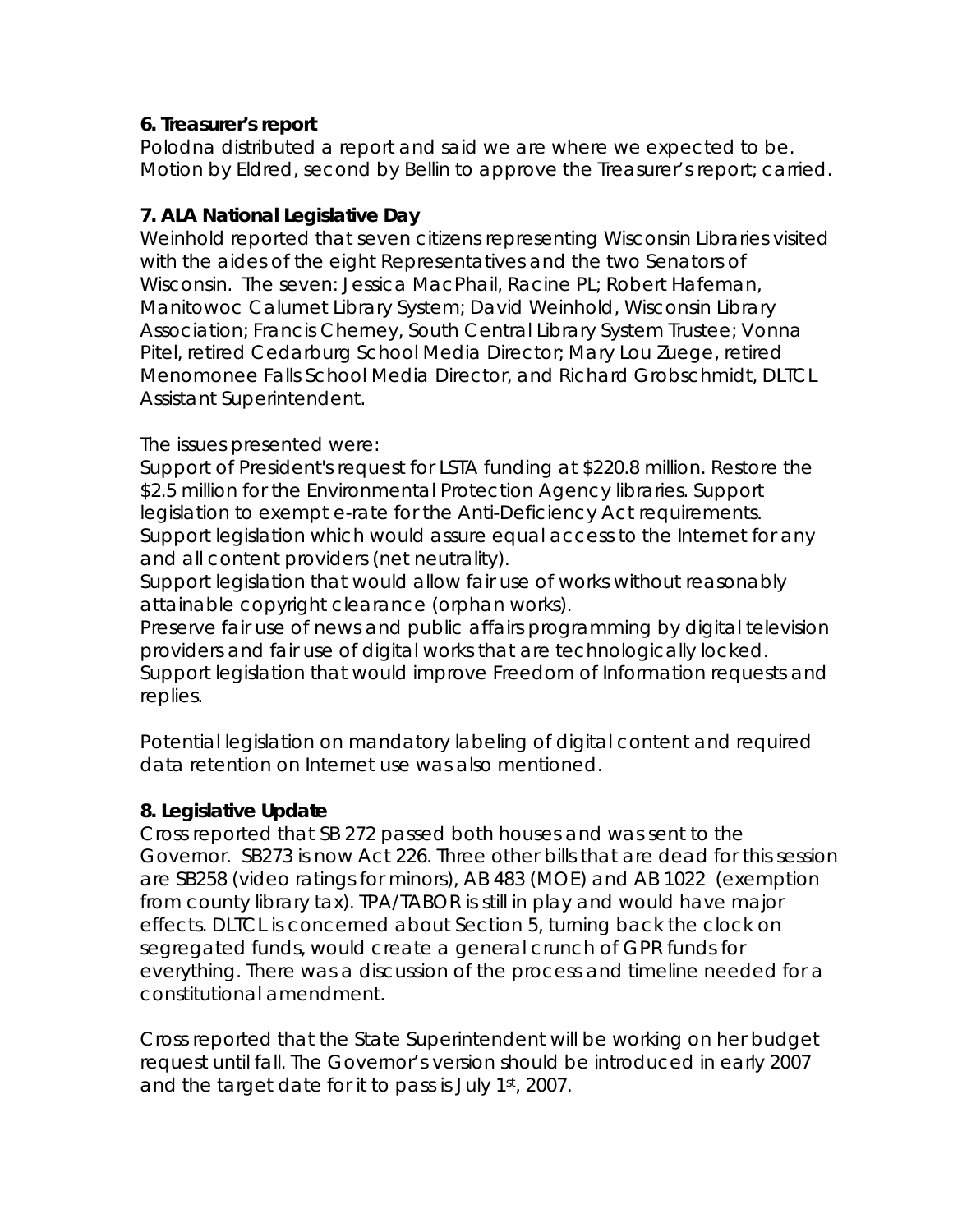## **9. MOE Issues Round Robin**

Weinhold reported that Mead Library is concerned about the mayor's plans that could put them \$20,000 under the MOE requirement in 2007. There has been talk of Mead withdrawing from the system before being penalized. In IFLS, Robbers reported that there is talk of keeping the library at the same budget level, but adding additional duties such as scheduling the softball fields, etc. Or, the library board is expected to become the cable board as well. If this comes to pass, Zimmerman suggests IFLS ask DLTCL for a decision about whether these things would be considered library services.

# **9.a Stand Up for Libraries**

Davis mentioned that Mark Ibach, SCLS, spoke about the Stand Up for Libraries Network at the recent FOWL meeting. Attendees were very enthusiastic and wanted to know how to get started. Other systems were urgedto build their networks in preparation for the next budget cycle. SCLS can share electronic copies of the materials with other systems. Polodna reported they have started in WRLS. Arend reported WLS will implement over the summer. Hennen, speaking for LD&L, urged libraries and systems to set up local legislative days, get candidates to come to the library, host candidate forums, etc.

Some concerns were voiced that the Stand Up for Libraries Network push may conflict or confuse in relation to the Campaign for Public Libraries. The two projects were seen by most to be separate in that one is political and the other is not, though the possibility exists for confusion.

## **9b. WiLS Announcements**

Schneider reported WHO will go live on July 1<sup>st</sup>. It is a portal to some digital content and Wisconsin themed DM sites. Wisconsin Heritage host server will be offered on a cost recovery basis for small libraries that do not want to do it themselves. In UW Madison news, Ken Frasier will be Interim Director of DOIT (6 to 12 months) and Ed van Gemert will be taking over as Director of UW Madison Libraries during that time.

## **9c. FOWL Vote**

Dawson reported that FOWL voted to dissolve and will become part of WLTA. A discussion of how to identify all the friends groups in the state followed. Eldred said that WVLS puts a list of friends groups in their system on the web page. She also announced the 2<sup>nd</sup> Northwoods Conference for friends on September 30, 2006. Polodna said it was not inappropriate for systems or WLTA to gather this information.

## **10. DPI Reports**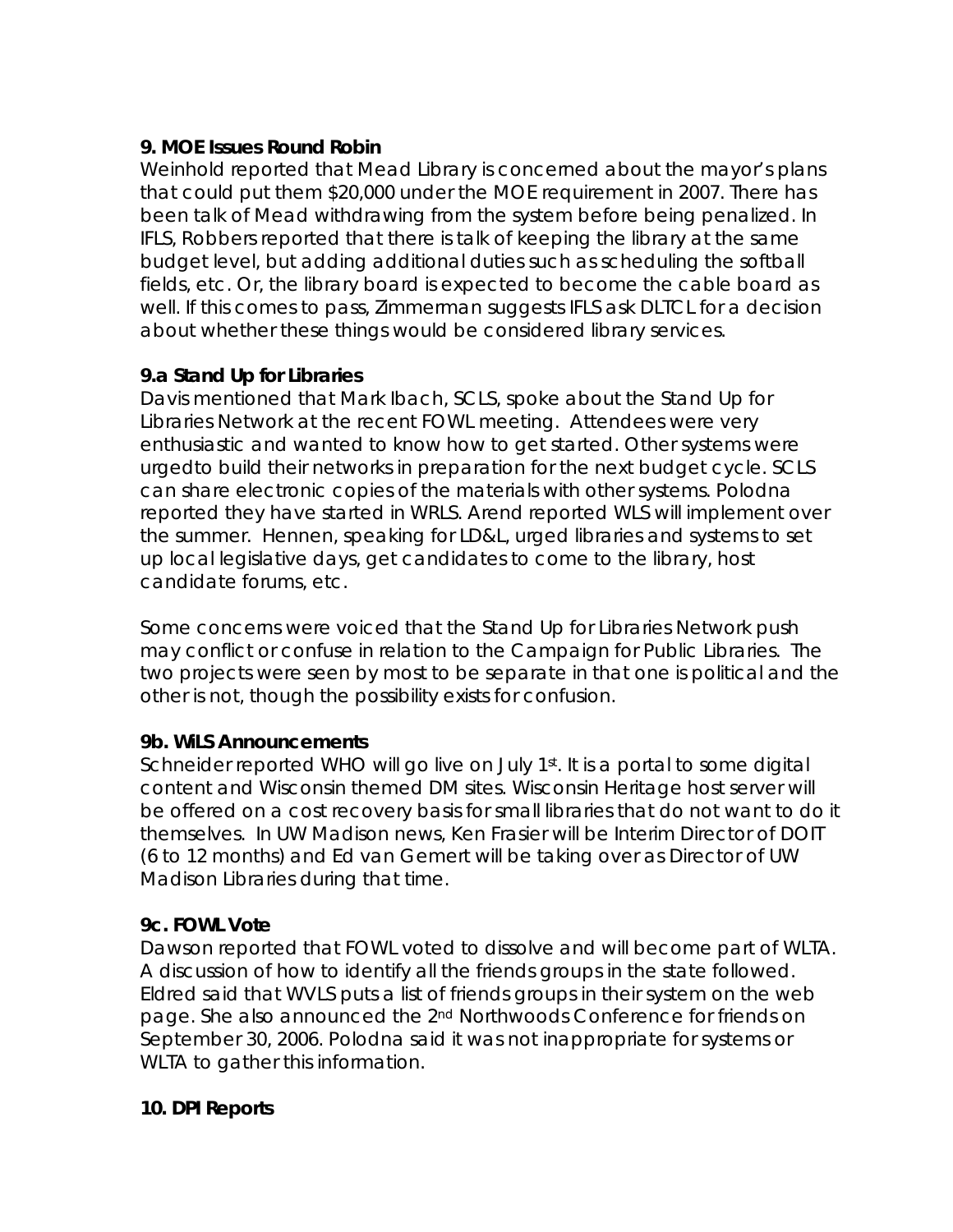a. BadgerNet migration – Bocher reports that about 40% of BadgerNet circuits are complete and 3 to 4 libraries are being installed per day. This phase should be finished in mid-August. If there are any problems, library system people should call Bocher or the BadgerNet staff.

b. Implementation of SB 272, 273 – The 70% reimbursement across county borders should be received by March 1st 2008 for library service provided in 2006 and reported to county clerks by 2007. Circulation has to be coded correctly – only people who do not live in a library community. Want to be sure? Ask Zimmerman. This is for adjacent counties only. There is no requirement about who is responsible for generating the bill. By statute, it is the library, but it will be helpful for someone like a system or county board to coordinate. This is just an expansion of 43.12. The rest of the section of the statute stays the same.

County board reciprocal borrowing plan is permissive. DLTCL files, but does not review. For new system creation, etc., the most recent census estimate would be used. To streamline the merger of public library systems, no plans are needed in 43.24 (6). There are three new requirements for libraries to be in a system. The \$2,500 for materials is from all sources, not necessarily municipal. There are also changes to requirements for joint libraries.

c. Attorney General's opinions for Brown County, Washburn – The Brown County opinion reiterated the powers of the library board – no surprises. The Washburn opinion addressed the authority of the library board to delegate some duties to another body – administrative or executive powers. There was some discussion about how it is verified. One concern with the opinion is that it includes "operating" of the library. Cross promised a "delicately worded memo" with further information on this topic.

d. 2007 LSTA Program – Branson reported on the April 11-12 LSTA Advisory Committee meeting and distributed a document with grant category and preliminary budget recommendations for 2007. It will be a difficult year with less money due to the MOE penalty and the timing of the selection process for the next resource sharing product. A waiver was requested of IMLS that, if granted, might mean an additional \$110,000. The WI LSTA program for the last five years needs to be evaluated and planning begun for the next 5 years.

e. Delivery Services Budget - Drew distributed handouts "Public Library System Statewide Delivery Cost 2007" and "Best Practices." She said that Delivery Service Advisory Council would meet May 23. Systems will likely see an average net delivery cost increase of 5%.